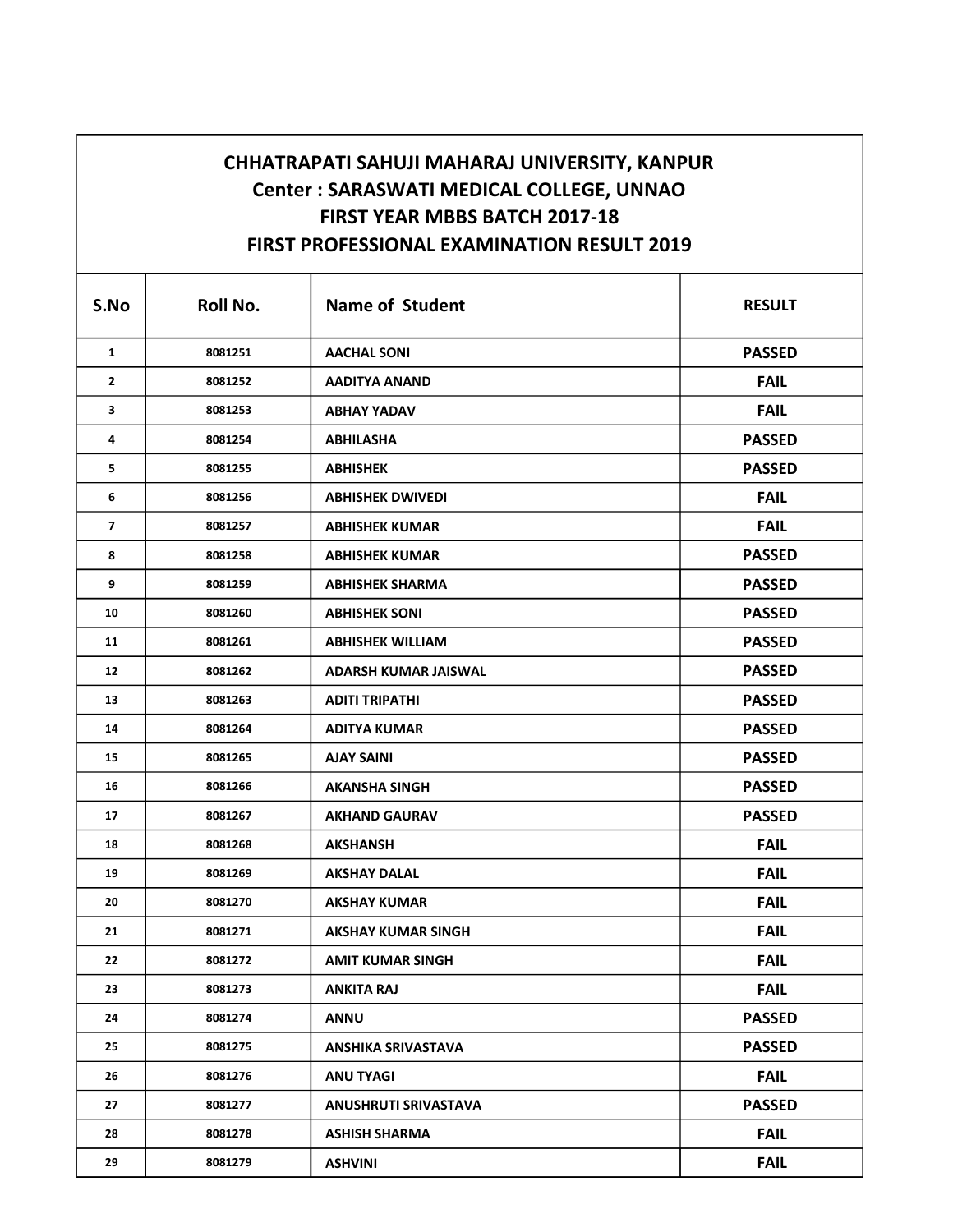| 30 | 8081280 | <b>ASIM KHAN</b>              | <b>FAIL</b>       |
|----|---------|-------------------------------|-------------------|
| 31 | 8081281 | <b>ATUL TIWARI</b>            | <b>PASSED</b>     |
| 32 | 8081282 | AYUSHI SRIVASTAVA             | <b>FAIL</b>       |
| 33 | 8081283 | <b>BADE ABHISHEK SHIVAJI</b>  | <b>FAIL</b>       |
| 34 | 8081284 | <b>BHUPENDRA KUMAR NAGAR</b>  | <b>PASSED</b>     |
| 35 | 8081285 | <b>BISHAL BHATTACHAR JEE</b>  | <b>PASSED</b>     |
| 36 | 8081286 | <b>BOBY</b>                   | <b>PASSED</b>     |
| 37 | 8081287 | <b>CHANDER MOHAN</b>          | <b>PASSED</b>     |
| 38 | 8081288 | <b>CHANDRAMOULI MUKHERJEE</b> | <b>PASSED</b>     |
| 39 | 8081289 | <b>DEBOSMITA CHAKRABORTY</b>  | <b>PASSED</b>     |
| 40 | 8081290 | <b>DUBE SHUBHAM RAJESH</b>    | <b>PASSED</b>     |
| 41 | 8081291 | <b>EKTA TIWARI</b>            | <b>PASSED</b>     |
| 42 | 8081292 | <b>ESHITA YADAV</b>           | <b>PASSED</b>     |
| 43 | 8081293 | <b>FARHAT JAHAN</b>           | <b>PASSED</b>     |
| 44 | 8081294 | <b>GOURAV GOEL</b>            | <b>PASSED</b>     |
| 45 | 8081295 | <b>GURJASNAN SINGH</b>        | <b>FAIL</b>       |
| 46 | 8081296 | <b>HARDEEP PRATAP SINGH</b>   | <b>FAIL</b>       |
| 47 | 8081297 | <b>HARSH SHUKLA</b>           | <b>PASSED</b>     |
| 48 | 8081298 | <b>HARSHITA PANDEY</b>        | <b>FAIL</b>       |
| 49 | 8081299 | <b>HIMANSHU SINGH</b>         | <b>PASSED</b>     |
| 50 | 8081300 | <b>HIMANSHU TIWARI</b>        | <b>PASSED</b>     |
| 51 | 8081301 | <b>ISHA SONKAR</b>            | <b>PASSED</b>     |
| 52 | 8081302 | <b>ISHITA SAHNI</b>           | <b>PASSED</b>     |
| 53 | 8081303 | <b>JAGRITI</b>                | <b>PASSED</b>     |
| 54 | 8081304 | <b>JAI SINGH</b>              | <b>Not Joined</b> |
| 55 | 8081305 | <b>JAI TEOTIA</b>             | <b>PASSED</b>     |
| 56 | 8081306 | <b>JASMEET KAUR</b>           | <b>PASSED</b>     |
| 57 | 8081307 | <b>KAUSHAL SONI</b>           | <b>FAIL</b>       |
| 58 | 8081308 | KOTADIYA RAJ SHAILESHBHAI     | <b>PASSED</b>     |
| 59 | 8081309 | <b>KRATI YADAV</b>            | <b>PASSED</b>     |
| 60 | 8081310 | <b>KRATIKA TIWARI</b>         | <b>FAIL</b>       |
| 61 | 8081311 | <b>KULDEEP SHANKHDHAR</b>     | <b>FAIL</b>       |
| 62 | 8081312 | LIKESH YADAV                  | <b>FAIL</b>       |
| 63 | 8081313 | <b>LOVEKESH</b>               | <b>FAIL</b>       |
| 64 | 8081314 | <b>MANAS MISHRA</b>           | <b>PASSED</b>     |
| 65 | 8081315 | <b>MANISH KUMAR</b>           | <b>FAIL</b>       |
| 66 | 8081316 | <b>MANOJ KUMAR SARRAF</b>     | <b>PASSED</b>     |
| 67 | 8081317 | MANU                          | <b>PASSED</b>     |
| 68 | 8081318 | <b>MAYANK MISHRA</b>          | <b>PASSED</b>     |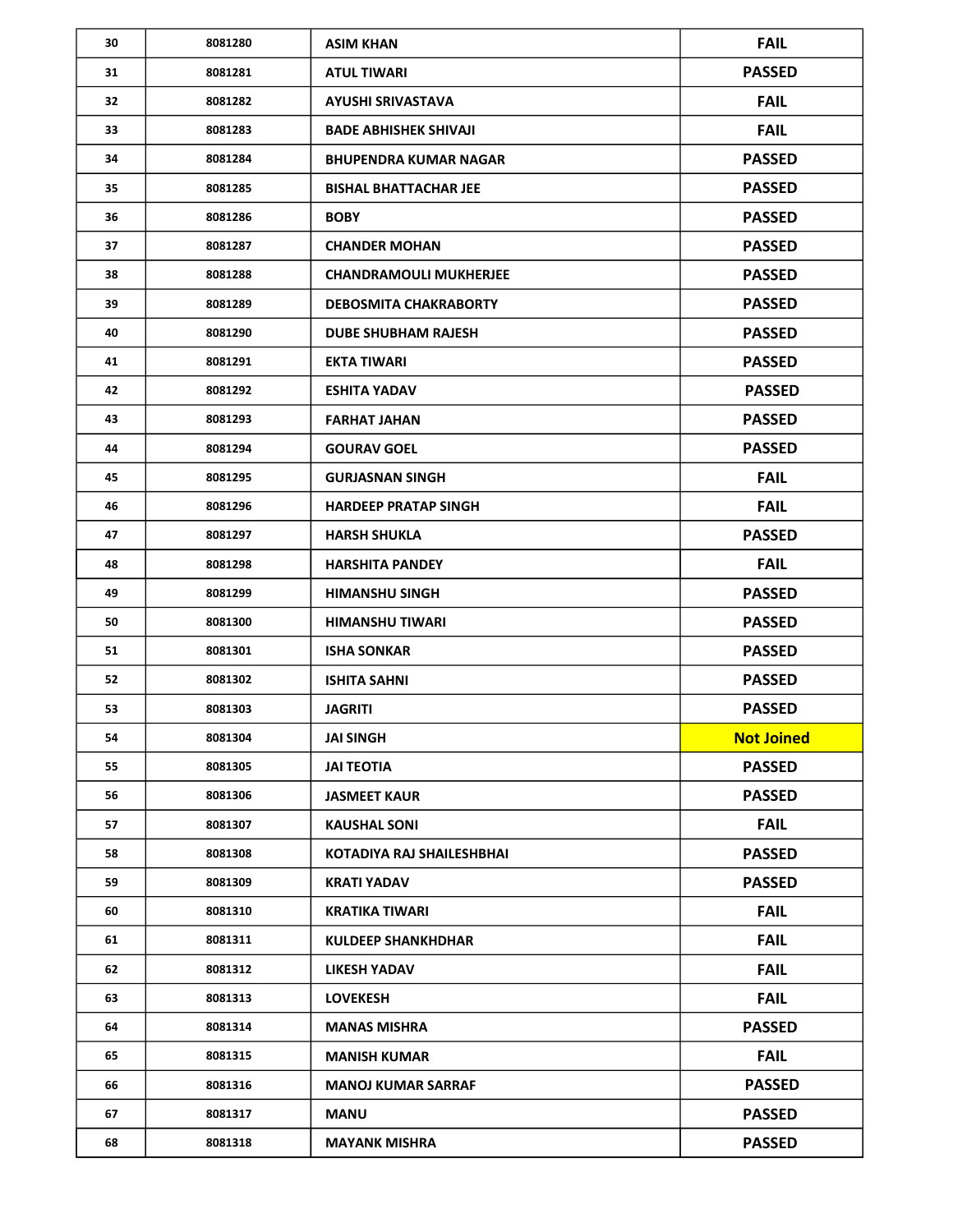| 69  | 8081319 | <b>MD NAWAZISH ALI</b>     | <b>FAIL</b>      |
|-----|---------|----------------------------|------------------|
| 70  | 8081320 | <b>MD. SERAJUL HAQUE</b>   | <b>PASSED</b>    |
| 71  | 8081321 | <b>MEENAKSHI SINGH</b>     | <b>PASSED</b>    |
| 72  | 8081322 | <b>MEGHA PRASAD</b>        | <b>PASSED</b>    |
| 73  | 8081323 | <b>MOHAMMAD REHAN</b>      | <b>FAIL</b>      |
| 74  | 8081324 | <b>MOHD ZAID</b>           | <b>PASSED</b>    |
| 75  | 8081325 | <b>MOHIT SHARMA</b>        | <b>FAIL</b>      |
| 76  | 8081326 | <b>MUGDHA KISHORE</b>      | <b>PASSED</b>    |
| 77  | 8081327 | <b>NAMAN</b>               | <b>PASSED</b>    |
| 78  | 8081328 | NAMERA SAJAN SANJAYBHAI    | <b>PASSED</b>    |
| 79  | 8081329 | <b>NANDINI RAO</b>         | <b>PASSED</b>    |
| 80  | 8081330 | <b>NAWNIT KUMAR</b>        | <b>FAIL</b>      |
| 81  | 8081331 | <b>NISHA RANI</b>          | <b>PASSED</b>    |
| 82  | 8081332 | <b>NISHANT BAISOYA</b>     | <b>PASSED</b>    |
| 83  | 8081333 | <b>NITESH MANDAL</b>       | <b>PASSED</b>    |
| 84  | 8081334 | <b>NITU KUMARI</b>         | <b>PASSED</b>    |
| 85  | 8081335 | <b>OKRAM POOJA DEVI</b>    | Left the college |
| 86  | 8081336 | <b>PARTHVI SINGH</b>       | <b>FAIL</b>      |
| 87  | 8081337 | <b>PAWAN PRAKASH</b>       | <b>FAIL</b>      |
| 88  | 8081338 | <b>PRATEEK RAI</b>         | <b>PASSED</b>    |
| 89  | 8081339 | <b>PRIYA SAINI</b>         | <b>PASSED</b>    |
| 90  | 8081340 | PRIYA SINGH KUSHWAHA       | <b>PASSED</b>    |
| 91  | 8081341 | PRIYAL CHOUDHARY           | <b>PASSED</b>    |
| 92  | 8081342 | <b>PUNIT MITTAL</b>        | <b>PASSED</b>    |
| 93  | 8081343 | PUNYAJEET SARDANA          | <b>PASSED</b>    |
| 94  | 8081344 | PUSHKAR RAJ AGARIYA        | <b>PASSED</b>    |
| 95  | 8081345 | <b>RAGHWENDRA KUMAR</b>    | <b>FAIL</b>      |
| 96  | 8081346 | <b>RAHUL KUMAR</b>         | <b>PASSED</b>    |
| 97  | 8081347 | <b>RAZIA KHATOON</b>       | <b>PASSED</b>    |
| 98  | 8081348 | <b>REONA NONGTHOMBAM</b>   | <b>PASSED</b>    |
| 99  | 8081349 | <b>RHYTHM NARANG</b>       | <b>PASSED</b>    |
| 100 | 8081350 | <b>RICCHA SARAVANI</b>     | <b>PASSED</b>    |
| 101 | 8081351 | <b>RIMMY JAISWAL</b>       | <b>FAIL</b>      |
| 102 | 8081352 | <b>RINKESH KUMAR MEENA</b> | <b>PASSED</b>    |
| 103 | 8081353 | <b>RISHAV YADAV</b>        | <b>FAIL</b>      |
| 104 | 8081354 | <b>RIYA</b>                | <b>PASSED</b>    |
| 105 | 8081355 | <b>ROHINEE CHAUDHARY</b>   | <b>FAIL</b>      |
| 106 | 8081356 | <b>RUCHIKA</b>             | <b>PASSED</b>    |
| 107 | 8081357 | <b>RUDRAKSH YADAV</b>      | <b>PASSED</b>    |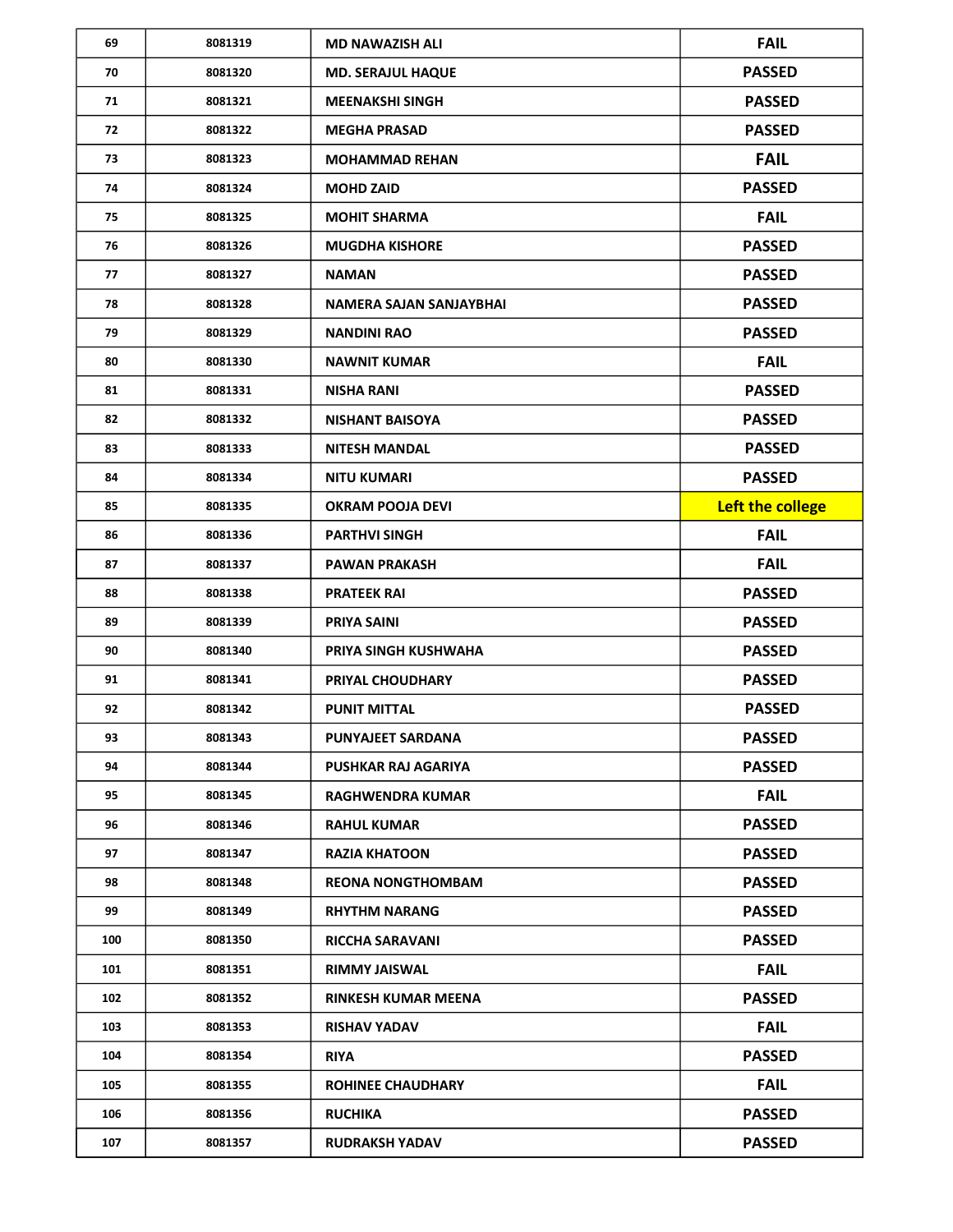| 108 | 8081358 | <b>RUSHALI SONI</b>            | <b>PASSED</b>     |
|-----|---------|--------------------------------|-------------------|
| 109 | 8081359 | <b>SAJAL MITTAL</b>            | <b>FAIL</b>       |
| 110 | 8081360 | <b>SAKSHI</b>                  | <b>PASSED</b>     |
| 111 | 8081361 | <b>SAKSHI KUMARI</b>           | <b>PASSED</b>     |
| 112 | 8081362 | <b>SAKSHI SINGH</b>            | <b>PASSED</b>     |
| 113 | 8081363 | <b>SAMIKSHA BHARGAV</b>        | <b>PASSED</b>     |
| 114 | 8081364 | <b>SAMRAT ABHISHEK</b>         | <b>FAIL</b>       |
| 115 | 8081365 | <b>SANDEEP SINSINWAR</b>       | <b>PASSED</b>     |
| 116 | 8081366 | SANGYA VERMA                   | <b>FAIL</b>       |
| 117 | 8081367 | <b>SANJAY KUMAR</b>            | <b>PASSED</b>     |
| 118 | 8081368 | <b>SARVESH SAINI</b>           | <b>PASSED</b>     |
| 119 | 8081369 | <b>SEJAL TULSYAN</b>           | <b>PASSED</b>     |
| 120 | 8081370 | <b>SHALINI CHOUDHARY</b>       | <b>Not Joined</b> |
| 121 | 8081371 | <b>SHATAKSHI GUPTA</b>         | <b>FAIL</b>       |
| 122 | 8081372 | <b>SHIV SHANKAR CHATURVEDI</b> | <b>PASSED</b>     |
| 123 | 8081373 | <b>SHIVAM KUMAR</b>            | <b>FAIL</b>       |
| 124 | 8081374 | <b>SHIVANG KUMAR</b>           | <b>PASSED</b>     |
| 125 | 8081375 | SHIVANI JAISWAL                | <b>PASSED</b>     |
| 126 | 8081376 | <b>SHREYA GUPTA</b>            | <b>PASSED</b>     |
| 127 | 8081377 | <b>SHRISTI GUPTA</b>           | <b>PASSED</b>     |
| 128 | 8081378 | <b>SHUBHAM JAISWAL</b>         | <b>FAIL</b>       |
| 129 | 8081379 | SHWETA SRIVASTAVA              | <b>PASSED</b>     |
| 130 | 8081380 | SHYAMBAHAVI KISHORE            | <b>PASSED</b>     |
| 131 | 8081381 | <b>SIMRAN YADAV</b>            | <b>PASSED</b>     |
| 132 | 8081382 | <b>SMRITI GANGWAR</b>          | <b>PASSED</b>     |
| 133 | 8081383 | <b>SOHAM NATH</b>              | <b>PASSED</b>     |
| 134 | 8081384 | <b>SOHAM SETH</b>              | <b>PASSED</b>     |
| 135 | 8081385 | <b>SONALI SONAL</b>            | <b>PASSED</b>     |
| 136 | 8081386 | SRISHTI SHARMA                 | <b>PASSED</b>     |
| 137 | 8081387 | <b>SUCHI KUMARI</b>            | <b>PASSED</b>     |
| 138 | 8081388 | SUDHANSHU RANJAN SINGH         | <b>PASSED</b>     |
| 139 | 8081389 | <b>SWAPNIL SHUKLA</b>          | <b>PASSED</b>     |
| 140 | 8081390 | TANAY SAXENA                   | <b>PASSED</b>     |
| 141 | 8081391 | <b>TRIPTI SINGH</b>            | <b>PASSED</b>     |
| 142 | 8081392 | VAIDHAI SINGH                  | <b>FAIL</b>       |
| 143 | 8081393 | <b>VIBHAV SINGH</b>            | <b>PASSED</b>     |
| 144 | 8081394 | <b>VIJAY SINGH</b>             | <b>PASSED</b>     |
| 145 | 8081395 | <b>VINAYAK SHARMA</b>          | <b>FAIL</b>       |
| 146 | 8081396 | <b>VISHNU JI JAISWAL</b>       | <b>FAIL</b>       |